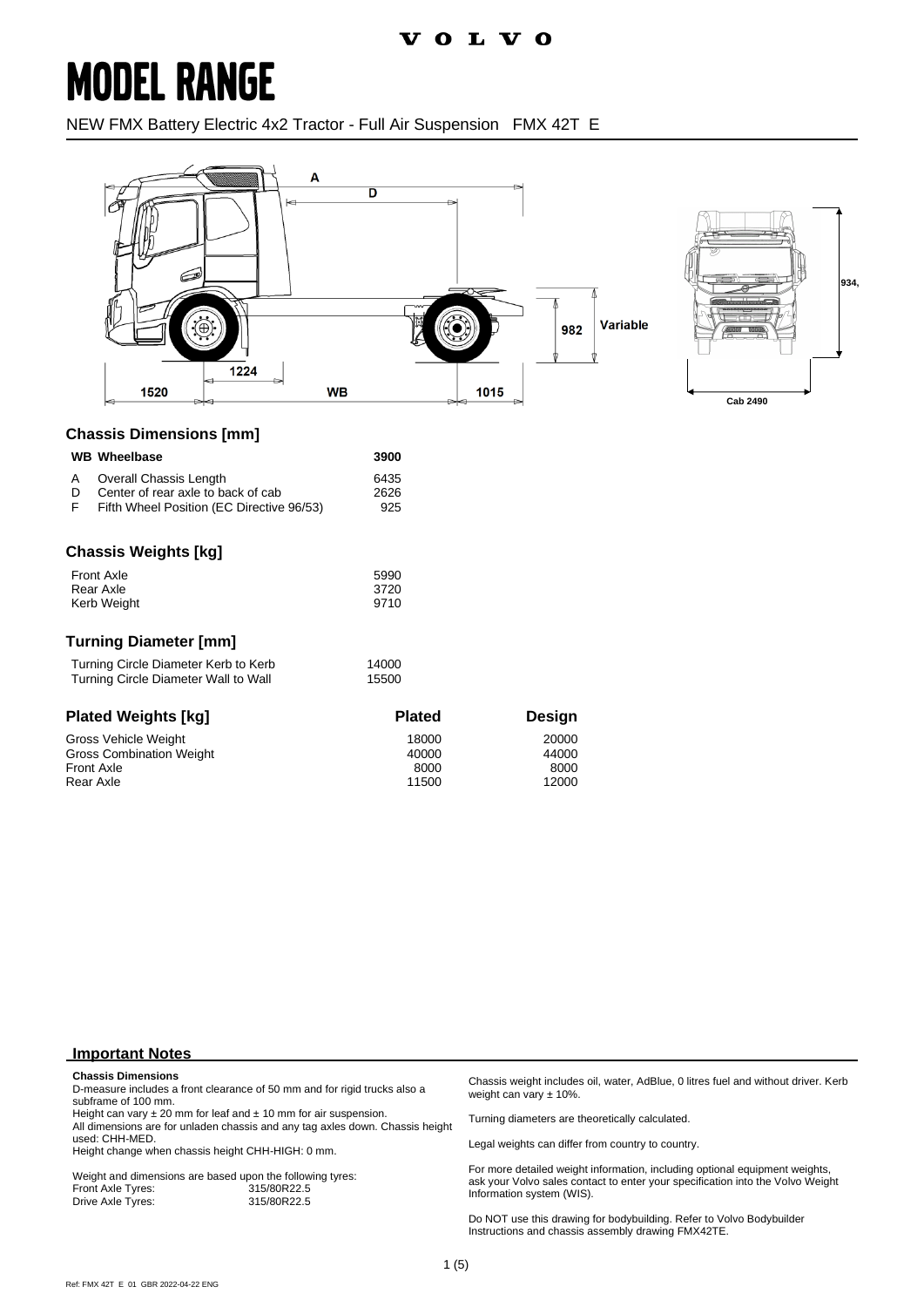### **volvo**

# **MODEL RANGE**

### NEW FMX Battery Electric 4x2 Tractor - Full Air Suspension FMX 42T E

| <b>TRUCK USE</b>                                            |                                                                                                                                                                                    | <b>BBOX-EF</b>                                          | Battery box position - End of the frame in rear overhang                                                                                                                         |
|-------------------------------------------------------------|------------------------------------------------------------------------------------------------------------------------------------------------------------------------------------|---------------------------------------------------------|----------------------------------------------------------------------------------------------------------------------------------------------------------------------------------|
| $\blacksquare$ DRM-BE                                       | Balanced & Economy Drive Mode                                                                                                                                                      | ∎ BATTAMP                                               | Battery management - Voltage and current gauge                                                                                                                                   |
| ∎ PVT-MAP                                                   | I-See Predictive Cruise Control - using map based topography<br>information                                                                                                        | $\Box$ battind<br>□ WHC-FOL1                            | Battery management - Voltage, current and charge indicators<br>One foldable wheel chock                                                                                          |
| ∎ RC-SMOOT                                                  | Road Conditions - Smooth                                                                                                                                                           | □ WHC-FOL2                                              | Two foldable wheel chocks                                                                                                                                                        |
| <b>CORE COMPONENTS</b>                                      |                                                                                                                                                                                    | $\square$ WHCP-F<br>$\square$ WHCP-T                    | Wheel chock carrier position - In the front part of the vehicle<br>Wheel chock carrier position - Outer luggage locker                                                           |
| □ CHH-HIGH                                                  | Chassis Height - High - for loading heights check the unique                                                                                                                       | □ CHAIN-S                                               | Snow chains                                                                                                                                                                      |
| □ CHH-MED                                                   | BEP chassis drawing attached to this quote<br>Chassis Height - Medium - for loading heights check the<br>unique BEP chassis drawing attached to this quote                         | □ HOOK-SC                                               | Snow chain hooks                                                                                                                                                                 |
| ∎ RAD-G4                                                    | RAD-G4 - 4x2 Air - Lite                                                                                                                                                            | D TOWF-HD1                                              | Front towing device - One heavy-duty front towing device                                                                                                                         |
|                                                             |                                                                                                                                                                                    | $\square$ TOWR-ONE                                      | Towing hitch attached to rear crossmember                                                                                                                                        |
| □ FMXE-HSL<br>□ FMXE-LSL<br><b>EMXE-SLP</b>                 | Globetrotter<br>Low sleeper<br>Cab - Sleeper - all-steel safety cage design with a roof-<br>mounted emergency escape hatch.                                                        | $\Box$ TREL15<br>$\blacksquare$ TREL7-7                 | Trailer electrical connection - Single 15 pin - ADR certified<br>Trailer electrical connection - 2 x 7 pin - 24N and 24S                                                         |
|                                                             | Designed and built to Swedish impact and ECE R29<br>regulations                                                                                                                    | □ TBC-DUO<br>$\square$ TBC-EC<br>$\blacksquare$ TBC-GBR | Duomatic type air line connectors<br>Trailer brakes with EC palm coupling connectors<br>'C' and 'CA' type air line connectors                                                    |
| <b>EPT2412</b>                                              | Gearbox - I-shift Automated 12-speed - suitable for gross train<br>weights up to 44tonne                                                                                           | □ TRBR-HCF<br>■ TRBR-STA                                | Full pressure hand controlled trailer brake<br>Stationary trailer brake control                                                                                                  |
| ∎ NEM3                                                      | Number of Electrical Motors - 3 - Output 490 kW - 666hp<br>continuous power                                                                                                        | □ TRB-STRE                                              | Stretch Brake - Automatic low speed trailer brake activation to<br>avoid jack-knifing and improve steerability                                                                   |
| <b>PACKAGES</b>                                             |                                                                                                                                                                                    | $R$ Fend-B                                              | Three piece EC approved rear mud wings and spray flaps                                                                                                                           |
| <b>BINFONDF</b><br>□ DRIV-E                                 | Media Information Platform with Navigation & Volvo Connect<br>"On board" Support<br>Cab Package - Drive                                                                            | ■ RFH-BAS<br>$\square$ RFH-HIG<br>□ RFH-LOW             | Basic rear wing height<br>High rear wing height - higher wing tops<br>Lower rear wing height - shallower wing tops                                                               |
| $\square$ Driv-E+                                           | Cab Package - Drive +                                                                                                                                                              | <b>BLIGHT-E</b>                                         | Emergency brake light                                                                                                                                                            |
| $\Box$ DRIV-E++                                             | Cab Package - Drive +                                                                                                                                                              | <b>WHEELS &amp; TYRES</b>                               |                                                                                                                                                                                  |
| $\Box$ 1LIVFM-E<br>□ 2LIVFM-E                               | Sleep & Resting Package - Living one-bed<br>Sleep & Resting Package - Living two-bed                                                                                               | ■ RT-AL                                                 | Wheels - Alcoa brushed aluminium rims - standard holes for                                                                                                                       |
| □ SAFE-E<br>$\Box$ SAFE-E+                                  | Active safety package<br>Active safety package +                                                                                                                                   | $\Box$ RT-ALDP                                          | long stud fixing<br>Wheels - Alcoa Dura-Bright aluminium rims - standard holes<br>for long stud fixing                                                                           |
| $\square$ RANGOPT3<br>$\Box$ RANGOPT4<br>□ RANGOPT5         | Range Optimisation Package -3 years prepaid subscription<br>Range Optimisation Package - 4 years prepaid subscription<br>Range Optimisation Package - 5 years prepaid subscription | □ RT-ALDPD<br>□ RT-ALDU                                 | Wheels - Alcoa Dura-Bright EVO aluminium rims - countersunk<br>holes for short stud fixing<br>Wheels - Alcoa brushed aluminium rims - countersunk holes<br>for short stud fixing |
| <b>CHASSIS</b>                                              |                                                                                                                                                                                    | $\square$ SPWT-D                                        | Spare wheel & tyre with rear tyre pattern                                                                                                                                        |
| $\blacksquare$ FSLS-BAS                                     | Front suspension levelling - basic stroke                                                                                                                                          | $\square$ SPWT-F                                        | Spare wheel & tyre with front tyre pattern                                                                                                                                       |
| □ FAL10.0<br>$\blacksquare$ FAL8.5<br>$\Box$ FAL9.0         | Front axle design capacity - 10 tonne - check tyre capacity<br>Front axle design capacity - 8.5 tonnes<br>Front axle design capacity - 9.0 tonne - check tyre capacity             | $\square$ SWCP-T<br>$\square$ SWCP-TP                   | Spare wheel supplied temporarily strapped to chassis<br>Temporary spare wheel carrier on top of chassis frame                                                                    |
| <b>D</b> FSTAB<br>$\blacksquare$ FSTAB2<br>$\square$ FSTAB3 | Front anti-roll bar - Normal stiffness<br>Front anti-roll bar - Medium stiffness<br>Front anti-roll bar - High stiffness                                                           | $\square$ JACK-12T<br>$\square$ JACK-15T<br>□ JACK-20T  | 12 tonne bottle jack                                                                                                                                                             |
| ∎ RAL12                                                     | Rear axle design capacity - 12 tonnes                                                                                                                                              | ■ TOOL-BAS<br>□ TOOLKIT                                 | <b>Basic Toolkit</b><br>Complete tool kit                                                                                                                                        |
| $\blacksquare$ ASF-DL1                                      | Air suspension with 1 driving level                                                                                                                                                | □ INFLAHOS                                              | Tyre inflation hose                                                                                                                                                              |
| $\square$ ASF-DL3<br>□ ASF-DLL                              | Air suspension with 3 driving levels<br>Air suspension with automatically lowered drive height over<br>60km/h                                                                      | □ GAUGE-TP                                              | Tyre pressure gauge                                                                                                                                                              |
| $\scriptstyle\Box$ actst-to                                 | Active Steering- Volvo Dynamic Steering - VDS - with extra                                                                                                                         |                                                         | <b>DRIVELINE EQUIPMENT</b>                                                                                                                                                       |
|                                                             | electronic pump and torque overlay                                                                                                                                                 | $C$ RUIS-E                                              | Eco cruise control (with eco-roll and I-cruise, controls in<br>steering wheel)                                                                                                   |
| □ ASFE-BAS<br>□ ASFE-OG                                     | Active steering feature - Basic - Volvo Dynamic Steering - VDS<br>- only<br>Active steering feature - Volvo Dynamic Steering - VDS - with                                          | $\square$ PTR-D<br>□ PTR-DH                             | Gearbox PTO for plug-in pump, 0.71 xeng speed<br>Gearbox driven high speed PTO for one plug-in hydraulic                                                                         |
| □ ASFE-PO                                                   | stability assist - oversteer<br>Active steering feature - Volvo Dynamic Steering - VDS - with                                                                                      | $\Box$ PTR-DM                                           | pump<br>Gearbox driven medium speed PTO for one plug-in hydraulic                                                                                                                |
| □ ASFE-PS                                                   | personal settings and stability assist<br>Active steering feature - Volvo Dynamic Steering - VDS - with<br>personal settings                                                       | $\square$ PTR-F<br>$\Box$ PTR-FH                        | pump<br>Gearbox driven PTO with rear flange connection<br>Gearbox driven high speed PTO with SAE drive flange<br>Gearbox driven low speed PTO with SAE drive flange              |
| ∎ FRAME266<br>□ FRAME300                                    | Chassis frame section external height - 266 mm<br>Chassis frame section external height - 300 mm                                                                                   | $\square$ PTR-FL<br>□ PTRD-D                            | Gearbox driven HIGH SPEED PTO for two plug-in hydraulic<br>pumps                                                                                                                 |
| o FIL-EEEB                                                  | Chassis frame inner liner - From the end of the engine to the<br>end of the bogie                                                                                                  | $\Box$ PTRD-D1                                          | PTRD-D1 Gearbox driven HIGH SPEED PTO (1 SAE flange &<br>1 plug-in hydraulic pump)                                                                                               |

■ Standard Equipment □ Optional Equipment

For more detailed information about cab and powertrain equipment, please refer to separate specification sheets.

For all possible options and combinations of options please consult your Volvo sales contact who can create a specification to match your requirements using the Volvo Sales Support system (VSS).

The factory reserves the right to modify design and change equipment without previous notification. The specification can vary from country to country.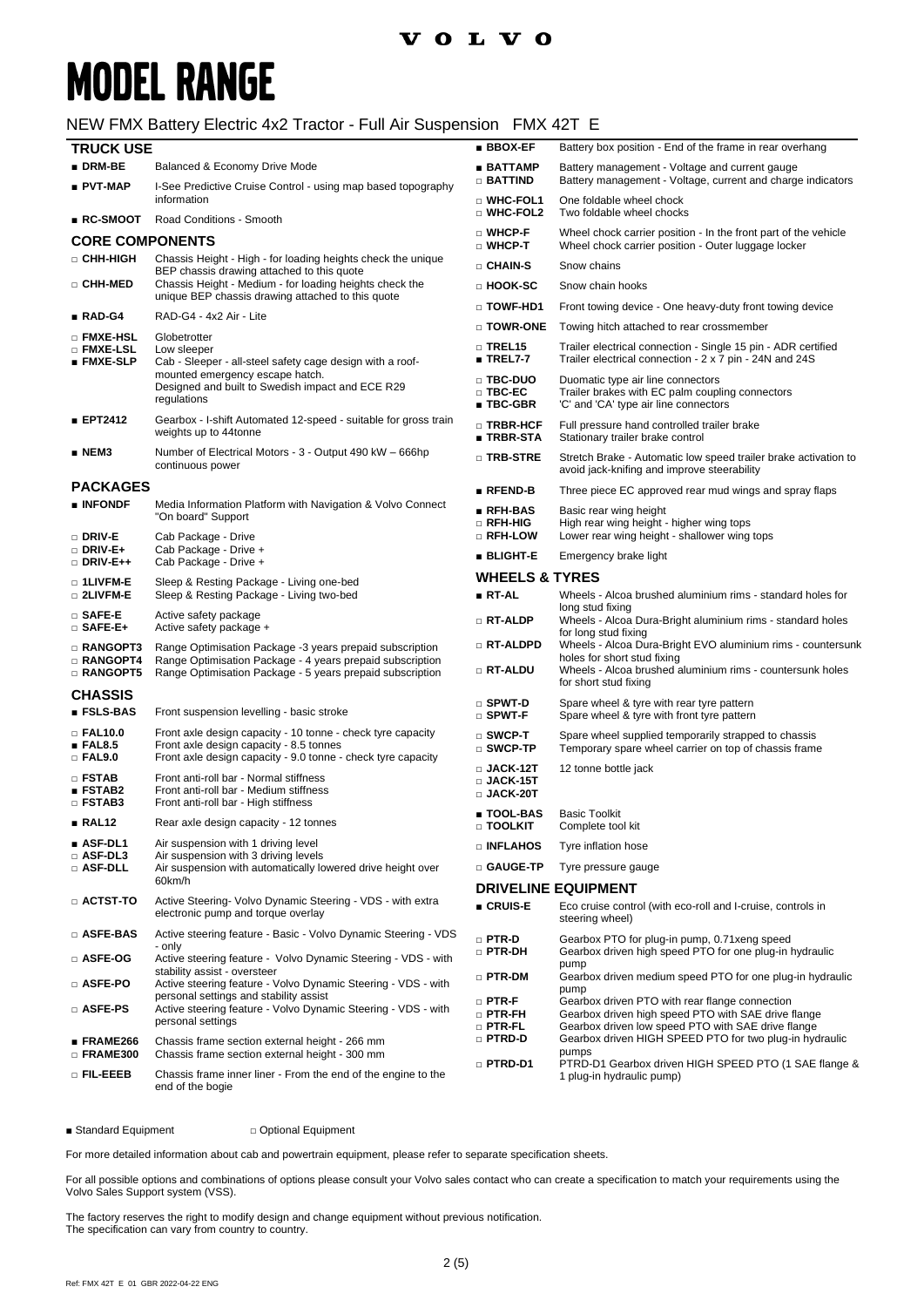# **MODEL RANGE**

#### NEW FMX Battery Electric 4x2 Tractor - Full Air Suspension FMX 42T E

| □ PTRD-D2                     | Gearbox driven HIGH SPEED PTO (2 SAE flanges & 1 plug-in<br>hyd pump)                                                                | $\square$ Bulbkit                        | Bulb and fuse kit                                                                                                               |
|-------------------------------|--------------------------------------------------------------------------------------------------------------------------------------|------------------------------------------|---------------------------------------------------------------------------------------------------------------------------------|
| $\square$ PTRD-F              | PTO with 1 DIN + 1 flange connection rear, manual gearbox                                                                            | □ WRITEPAD                               | Writing pad                                                                                                                     |
| $\Box$ HPG-F101               | Parker F1-101 gearbox mounted, fixed displacement, single<br>flow, hydraulic pump                                                    | ∎ DST-CF4                                | Driver seat - Suspended, adjustable shock absorber, travel,                                                                     |
| $\Box$ HPG-F41                | Parker F1-41 gearbox mounted, fixed displacement, single                                                                             | $\square$ DST-CF5                        | backrest & lumbar controls with integrated seatbelt<br>Driver seat - Suspended with adjustable shock absorber,                  |
| $\square$ HPG-F51             | flow, hydraulic pump<br>Parker F1-51 gearbox mounted, fixed displacement, single                                                     | $\square$ DST-CF6                        | travel, backrest, lumbar & heat controls with integrated seatbelt<br>Driver seat - Suspended with adjustable shock absorber,    |
| $\Box$ HPG-F61                | flow, hydraulic pump<br>Parker F1-61 gearbox mounted, fixed displacement, single                                                     |                                          | travel, backrest, lumbar, heat and ventilation controls with<br>integrated seatbelt                                             |
| $\square$ HPG-F81             | flow, hydraulic pump<br>Parker F1-81 gearbox mounted, fixed displacement, single                                                     | □ SBD-RED                                | Seat belt colour - Red                                                                                                          |
|                               | flow, hydraulic pump                                                                                                                 | $\square$ PST-BAS1                       | Passenger seat - Fixed non suspended fold up with seatbelt                                                                      |
| ■ STWPOS-R                    | Steering wheel position - RIGHT-HAND DRIVE                                                                                           | $\square$ PST-CF4                        | mounted on cab "B" post<br>Passenger seat - Suspended, adjustable shock absorber,                                               |
| $\square$ stwm-le             | Leather steering wheel                                                                                                               |                                          | travel, backrest & lumbar controls with integrated seatbelt                                                                     |
| ■ STGW-AD2                    | Adjustable steering wheel with neck tilt                                                                                             | □ PST-CF5                                | Passenger seat - Suspended with adjustable shock absorber,<br>travel, backrest, lumbar & heat controls with integrated seatbelt |
| □ ARSL                        | Additional road speed limit - switch in dashboard                                                                                    | $\blacksquare$ PST-STD2                  | Passenger seat - Fixed with backrest adjustment, non<br>suspended with seatbelt mounted on cab "B" post                         |
| ∎ ESP-BAS1                    | <b>Electronic Stability Control</b>                                                                                                  | $\square$ PST-STD4                       | Passenger seat - Standard suspended with seatbelt mounted                                                                       |
| □ ESPC-RO                     | ESP (Electronic Stability Program) functionality control -<br>Reduced / Off                                                          | □ SBPRE-PS                               | on cab "B" post<br>Passenger seat belt pretensioner                                                                             |
| □ HWSS-AC                     | Adaptive cruise control with forward collision warning                                                                               | □ ARMRE-BB                               | Armrests - Two on both driver & passenger seats                                                                                 |
| □ HWSS-ACB                    | Adaptive cruise control ACC with forward collision warning and<br>AEBS advanced emergency brake system                               | <b>D</b> ARMRE-DB                        | Armrests - Two on the driver seat                                                                                               |
| $\blacksquare$ HWSS-FCB       | Forward collision warning with AEBS advanced emergency                                                                               | $\scriptstyle\Box$ armre-pb<br>□ ARU-BAS | Armrests - Two on the passenger seat<br>Armrest upholstery - Vinyl                                                              |
| <b>LSS-DW</b>                 | brake system<br>Lane departure-warning system                                                                                        | □ ARU-LEA                                | Armrest upholstery - Leather                                                                                                    |
| LCS4                          |                                                                                                                                      | ∎ FMAT-RUB                               | Footwell floor mats - Rubber                                                                                                    |
| □ DAS-W                       | Driver Alert Support system                                                                                                          | $\square$ FMAT-TX2                       | Footwell floor mats - Two sets, Rubber and textile with an<br>embossed pile supplied in the cab                                 |
| □ RSENS-W                     | Rain sensing windscreen wipers                                                                                                       | $\blacksquare$ LBK70                     | Lower bunk 700 x2000 mm, fixed                                                                                                  |
| $\blacksquare$ CU-ECC         | Cab Climate Unit - Electrically controlled air conditioning with                                                                     | $\Box$ Matl-Fi                           | Firm lower bunk pocket sprung mattress                                                                                          |
| □ CU-ECC2                     | sun sensor<br>Cab Climate Unit - Electrically controlled air conditioning with a<br>carbon filter, sun, mist, and air quality sensor | ∎ MATL-SF                                | Lower flexizone mattress - semi-firm, pocket springs up to<br>100kg - 16 stone                                                  |
| ■ IMMOBIL                     | Thatcham H2 approved immobiliser                                                                                                     | $\Box$ OLMAT-BA<br>$\square$ OLMAT-PR    | 35mm mattress overlay protector<br>50mm premium mattress overlay protector                                                      |
| □ ALARM-E                     | Enhanced vehicle alarm - Thatcham H1 approved - Cab plus<br>external sensor for body/trailer                                         | $\square$ TBK60F<br>$\Box$ TBK70F        | Fixed foldable top bunk 600 x 1900mm<br>Fixed foldable top bunk 700 x 1900mm                                                    |
| □ ALCOLOCK                    | Alcolock                                                                                                                             | $\blacksquare$ CCPARK                    | Cab parking climate - fitted                                                                                                    |
| <b>BUPMON</b>                 | Back up monitor - Digital reverse camera, parameter & lead<br>supplied loose in cab.                                                 | $\square$ etsb-f                         | Storage on engine tunnel - Central document box with two rear<br>cup holders                                                    |
| □ ISUNS-BS<br>■ ISUNS-DS      | Side sun visor - Driver & passenger side<br>Side sun visor - Driver-side                                                             | □ RUS-BAS<br>□ RUS-HIG                   | Rear cab upper storage - 300 mm high<br>Rear cab upper storage - 440 mm high - volume 245 litres                                |
| □ ISUNF-RE<br>∎ ISUNF-RM      | Electrically operated textile interior sun blind<br>Manually operated textile interior sun blind                                     | $\square$ Ref-ICPK<br>□ REFR-RUS         | Fridge: engine tunnel mounted preparation kit<br>Fridge - 28 litre rear upper wall mounted with dividers                        |
| □ ADFS                        | Two extra DIN slots in front shelf - can be fitted with card or                                                                      | □ MICRO-PK                               | Wiring preparation kit for microwave oven                                                                                       |
|                               | drawer available as an accessory                                                                                                     | ∎ BOTH-D                                 | One bottle holder under dashboard centre section                                                                                |
| ∎ BUPALARM                    | Reverse alarm                                                                                                                        | □ COFMA-PK                               | Coffee maker, preparation kit.                                                                                                  |
| □ RTOLL-PK                    | Road toll PREPARATION kit for trucks operating with "Toll"<br>Collect" in Germany                                                    | ∎ INLI-BAS<br>$\Box$ INLI-NL             | Interior white LED lights - basic<br>Interior white and red night LED light with no dimmer                                      |
| <b>LOADIND</b>                | Load indicator with central dashboard display                                                                                        | □ INLI-NLD<br>$\square$ Arl-flex         | Interior white and red night LED light with dimmer<br>Two flexible reading lamps (snake lamps)                                  |
| $\square$ REMC-MF             | Multi-functio wireless remote control                                                                                                | $B$ RH-EE                                | Fixed tinted glass sky window with emergency exit                                                                               |
| ■ FIREXT3S                    | Fire extinguisher - 3kg mounted on the seat base                                                                                     | $\square$ RH-ER                          | Steel roof hatch - Electrically operated, rear opening with                                                                     |
| $\Box$ Warnvest<br>■ WARNTRI2 | High visibility warning vest - no sleeves                                                                                            | □ RH-ETR                                 | emergency exit<br>Tinted glass roof hatch - Electrically operated, rear opening                                                 |
| □ AIDKIT                      | Roadside hazard warning triangle<br>First aid kit - Legal demand for EU markets including delivery                                   | □ RH-MTR                                 | with emergency exit<br>Tinted glass roof hatch - Manually operated, rear opening with                                           |
|                               | to EU bodybuilder                                                                                                                    |                                          | emergency exit                                                                                                                  |
| $\Box$ aidkit1b               | First aid kit - Legal demand for trucks transiting Germany                                                                           | □ AWIND-RF                               | Rear window                                                                                                                     |
| $\square$ WARNLAMP            | Portable warning lamp                                                                                                                | $\square$ SWIND-BS<br>$\square$ Swind-PS | Extra side window on both sides behind "B" pillar<br>Cab side window - Left side rear behind 'B' post                           |
| □ LAMP-IN                     | Inspection lamp                                                                                                                      |                                          |                                                                                                                                 |

■ Standard Equipment □ Optional Equipment

For more detailed information about cab and powertrain equipment, please refer to separate specification sheets.

For all possible options and combinations of options please consult your Volvo sales contact who can create a specification to match your requirements using the Volvo Sales Support system (VSS).

The factory reserves the right to modify design and change equipment without previous notification. The specification can vary from country to country.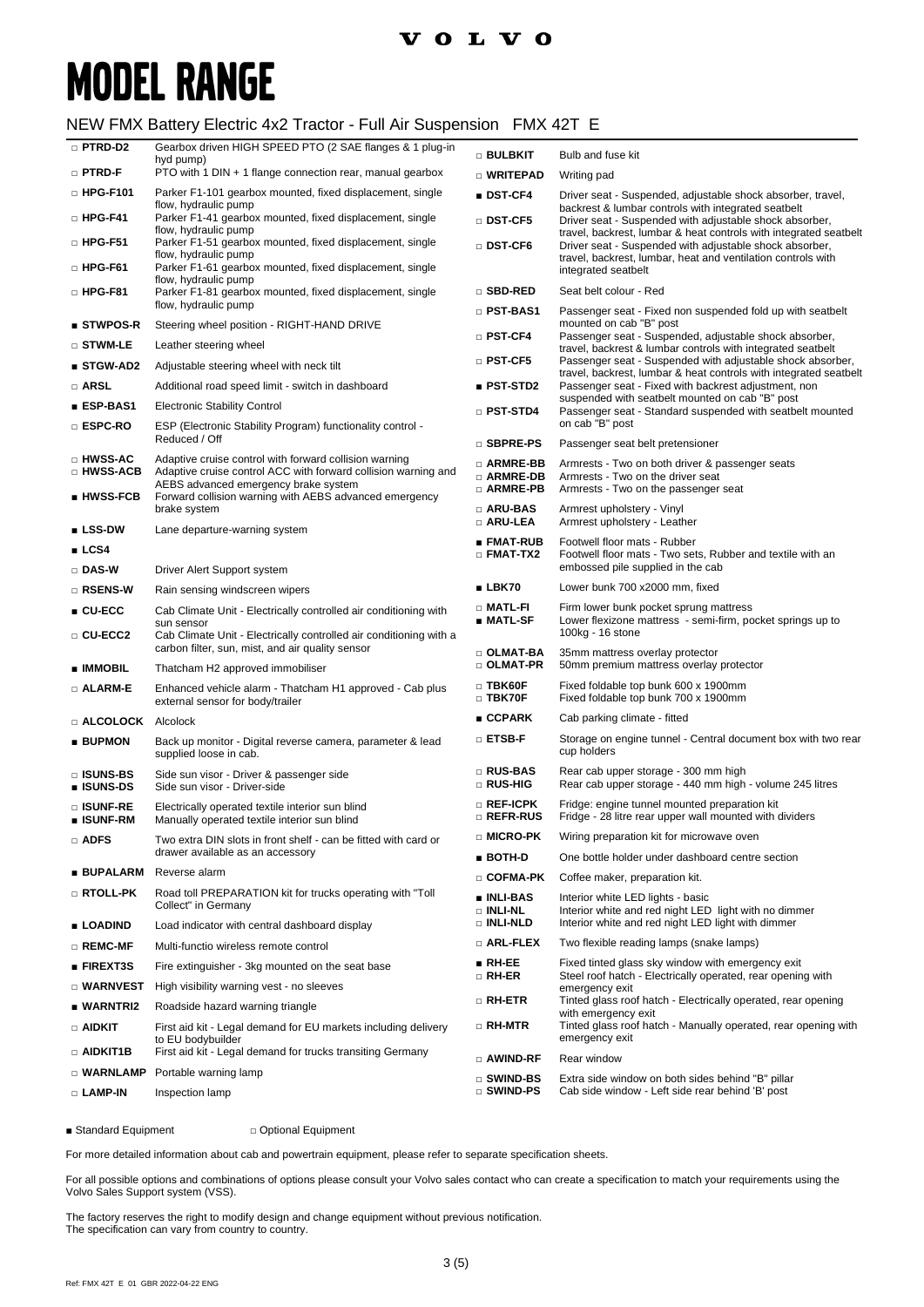## **VOLVO**

# **MODEL RANGE**

### NEW FMX Battery Electric 4x2 Tractor - Full Air Suspension FMX 42T E

| $\Box$ VANMIR                                                                    | Vanity mirror in front shelf                                                                                                                                                                                                                                        | □ LADDER                                                                                              | Ladder back of cab                                                                                                                                               |
|----------------------------------------------------------------------------------|---------------------------------------------------------------------------------------------------------------------------------------------------------------------------------------------------------------------------------------------------------------------|-------------------------------------------------------------------------------------------------------|------------------------------------------------------------------------------------------------------------------------------------------------------------------|
| □ AS-FUS                                                                         | Extra shelf in front upper storage compartments                                                                                                                                                                                                                     | $\square$ Refs-tw<br>□ REFS-TY                                                                        | White cab conspicuity markings by packed in cab<br>Yellow cab conspicuity markings by packed in cab                                                              |
| □ INFOT-PK                                                                       | Preparation kit for the mounting of a flat screen TV in cab                                                                                                                                                                                                         |                                                                                                       | <b>SUPERSTRUCTURE PREPARATIONS</b>                                                                                                                               |
| above the driver's door, includes bracket, electrical and<br>speaker connections |                                                                                                                                                                                                                                                                     | $\square$ 5WM-ASL                                                                                     | Fifth wheel mount - Air operated slider with 4mm L profiles                                                                                                      |
| <b>CAB EXTERIOR</b>                                                              |                                                                                                                                                                                                                                                                     | $\square$ 5WM-ASM<br>$\Box$ 5WM-ISOL                                                                  | Fifth wheel mount - Air operated slider with 50mm L profiles<br>Fifth wheel mount - Flush L profiles with 12mm ISO plate -                                       |
| <b>EXTL-BAS</b>                                                                  | Basic exterior finish - Satin Volvo badges, grey grille, instep,<br>bumper, bumper spoiler, grille, door handles mirror housing<br>and sunvisor if specified.                                                                                                       | $\blacksquare$ 5WM-ISOM                                                                               | 16mm high above chassis frame<br>Fifth wheel mount - 50mm L profiles with 10mm ISO plate -<br>60mm high above chassis frame                                      |
| ∎ LOCK-CTL<br>□ LOCK-REM                                                         | Door locks - Central locking with key<br>Door locks - Remote central locking                                                                                                                                                                                        | $\square$ 5WM-LPRO<br>$$WT-FO14$$                                                                     | Fifth wheel mount - Direct to frame with inverted 'L'-profiles<br>Fifth wheel - Fontaine 150SP2 pressed steel                                                    |
| ∎ BUMP-HD                                                                        | Heavy duty front bumper                                                                                                                                                                                                                                             | $\Box$ 5WT-FO15                                                                                       | Fifth wheel - Fontaine 3000 lightweight cast air operated slider<br>- for moderate duty off-road.                                                                |
| $\square$ ctiltp-e<br>∎ CTILTP-M                                                 | Electrically operated hydraulic cab tilt<br>Manually operated hydraulic cab tilt                                                                                                                                                                                    | $\Box$ 5WT-JO8<br>$\Box$ 5WT-JO9<br>$\square$ 5WT-SH                                                  | Fifth wheel - Jost JSK 37 cast<br>Fifth wheel - Jost JSK 42 cast<br>Fifth wheel - SAF-Holland/+GF+ SK-S 36.20 cast                                               |
| $\square$ FCABS-A<br>∎ FCABS-M                                                   | Front cab suspension - Air<br>Front cab suspension - Mechanical spring                                                                                                                                                                                              | $\Box$ 5WH140<br>$\Box$ 5WH150                                                                        | Leg-height - 140 mm<br>Leg-height - 150 mm                                                                                                                       |
| □ RCABS-A<br>∎ RCABS-M                                                           | Rear cab suspension - Air<br>Rear cab suspension - Mechanical spring                                                                                                                                                                                                | $\Box$ 5WH160<br>$\Box$ 5WH175                                                                        | Leg-height - 160 mm<br>Leg-height - 175mm                                                                                                                        |
| $\blacksquare$ MIRCFCPX                                                          | Mirrors - Electrically heated and operated - FMX- main and<br>wide-angle with manually adjusted kerb view mirror on the<br>passenger side and position camera in nearside mirror arm. To<br>increase direct vision to the side the main mirrors have no<br>cowlings | $\Box$ 5WH185<br>$\Box$ 5WH195<br>$\square$ 5WH200<br>$\Box$ 5WH205<br>$\Box$ 5WH210<br>$\Box$ 5WH220 | Leg-height - 185 mm<br>Leg-height - 195mm<br>Leg-height - 200 mm<br>Leg-height - 205 mm<br>Leg-height - 210 mm<br>Leg-height - 220mm                             |
| $\blacksquare$ AMIR-F20                                                          | Auxiliary front view mirror with a 200mm radius                                                                                                                                                                                                                     | $\Box$ 5WH230                                                                                         | Leg-height - 230 mm                                                                                                                                              |
| $\square$ SUNV-H                                                                 | External smoke grey sunvisor                                                                                                                                                                                                                                        | $\blacksquare$ 5WLM-B<br>$\square$ 5WLM-L                                                             | Maintenance - Basic fifth wheel - standard top plate<br>Maintenance - Low maintenance with nylon top plate                                                       |
| □ AD-ROOF                                                                        | Cab roof deflector - Adjustable                                                                                                                                                                                                                                     | $\Box$ 5WL-S1                                                                                         | Fifthwheel lubrication - Locking mechanism and top plate                                                                                                         |
| □ AD-SIDEL                                                                       | Cab side deflector - Long extension panels.                                                                                                                                                                                                                         | $\square$ 5WL-S2                                                                                      | Fifthwheel lubrication - Locking mechanism only                                                                                                                  |
| $\blacksquare$ ADCF-F                                                            | Additional black edging on chassis side skirt                                                                                                                                                                                                                       | □ TCIND                                                                                               | Trailer connection indicator - Sensors for height, kingpin and<br>coupling lock                                                                                  |
| $\Box$ HLP-ST<br>□ HLP-ST2                                                       | Headlamp protection<br>Mesh headlamp protection                                                                                                                                                                                                                     | $\blacksquare$ RDECK<br>□ RDECK-M                                                                     | Catwalk - Single plate and step<br>Catwalk - Extended with two plates and step                                                                                   |
| ∎ DRL-LED                                                                        | V-shaped daytime running lights                                                                                                                                                                                                                                     | □ SRWL-2RA                                                                                            | Chassis-mounted working lamps - Two amber rear-mounted                                                                                                           |
| $\Box$ ASL-RF2<br>□ BEACOA2F                                                     | Two Hella H11 70W spotlamps in sign box<br>Roof beacons - Two front roof mounted amber LED                                                                                                                                                                          | □ SRWL-2RW                                                                                            | LED lamps and 3 position switch<br>Chassis-mounted working lamps - Two white rear-mounted                                                                        |
| □ BEACOA2R<br>□ BEACON-P                                                         | Roof beacons - Two rear roof mounted amber LED<br>Roof beacons - wiring preparation only                                                                                                                                                                            | $\square$ SRWL-PK                                                                                     | LED lamps and 3 position switch<br>Chassis-mounted working lamps - Side work and reverse lamp<br>preparation and 3 position switch - Max load 280W               |
| <b>BEACONA4</b><br>$\square$ CABPT-R1<br>■ CABPT-R2                              | Roof beacons - Four amber LED - two front/ two rear<br>Single outlet for roof mounted accessories<br>Twin outlets for roof mounted accessories.                                                                                                                     | $\square$ SWL-2RA                                                                                     | Chassis-mounted working lamps - Two ambe rear-mounted<br>LED lamps                                                                                               |
| $\square$ SPOTP-F                                                                | Spotlamp preparation in front, max 280W                                                                                                                                                                                                                             | $\square$ SWL-2RW<br>$\square$ SWL-PK                                                                 | Chassis-mounted working lamps - Two white rear-mounted<br><b>LED</b> lamps<br>Chassis-mounted working lamps - Side work lamp preparation                         |
| □ SPOTP-R<br>$\square$ spotp-rf                                                  | Spotlamp preparation on roof, max 280W<br>Spotlamp preparation on cab roof and in cab front, max                                                                                                                                                                    |                                                                                                       | and 2 position switch - Max load 280W                                                                                                                            |
|                                                                                  | 2x280W                                                                                                                                                                                                                                                              | $\blacksquare$ WL-TA1W                                                                                | Coupling light - White                                                                                                                                           |
| $\square$ ROS-IL<br>$\Box$ ROS-IL2                                               | Globetrotter roof sign illuminated<br>Preparation kit for illuminated roof sign with switch loose in<br>cab, fit after registration                                                                                                                                 | □ WLC-H2A<br>□ WLC-H2W                                                                                | Two H3/70W working lamps with amber coloured lens high<br>mounted back of cab<br>Two H3/70W white working lamps high mounted on the back of                      |
| □ ROS-ILP                                                                        | Roof sign illumination preparation kit                                                                                                                                                                                                                              | □ WLC-PKH                                                                                             | cab                                                                                                                                                              |
| $\Box$ CSGN-FMX                                                                  | "Volvo FMX" headboard logo                                                                                                                                                                                                                                          |                                                                                                       | Preparation kit, cables and switch for high mounted working<br>lamps back of cab                                                                                 |
| □ HORN-F1S<br>□ HORN-R2S                                                         | Horn - Air single tone - chassis mounted<br>Horn - Air - Two roof-mounted                                                                                                                                                                                           | □ WLC-PKL<br>□ WLC-PKLH                                                                               | Preparation kit, cables and switch for low mounted working<br>lamps back of cab<br>Preparation kit - cables and switch for low and high mounted                  |
| □ ANT-CBR                                                                        | Roof mounted antenna for CB radio, single aerial. Only<br>Globetrotter cabs brings in extra DIN slots.                                                                                                                                                              | ∎ ECBB-BAS                                                                                            | working lamps back of cab.<br>Bodybuilder electrical centre without bodybuilder module                                                                           |
| □ ACCBR-AP<br>$\Box$ ACCBR-F<br>□ ACCBR-FM<br>$\square$ ACCBR-FR<br>□ ACCBR-M    | Front, middle & rear roof mounted accessory brackets<br>Front roof mounted accessory bracket<br>Front & middle roof mounted accessory brackets<br>Front & rear roof mounted accessory brackets<br>Middle roof mounted accessory bracket                             | □ ECBB-HIG<br>□ ECBB-MED<br>□ BBCHAS1<br>□ BBCHAS3                                                    | Body builder electrical centre with body builder module<br>One 7-pole connector for Body builder interface<br>Three 7-pole connectors for Body builder interface |
| □ ACCBR-R<br>□ ACCBR-RM                                                          | Rear roof mounted accessory bracket<br>Rear & middle roof mounted accessory brackets                                                                                                                                                                                | $\square$ BEPR-T2                                                                                     | Body builder electrical software preparation for tipper with<br>remote control                                                                                   |
| $\Box$ RFCAR-BC                                                                  | Rear mudwing carrier, back of cab                                                                                                                                                                                                                                   |                                                                                                       |                                                                                                                                                                  |

■ Standard Equipment □ Optional Equipment

For more detailed information about cab and powertrain equipment, please refer to separate specification sheets.

For all possible options and combinations of options please consult your Volvo sales contact who can create a specification to match your requirements using the Volvo Sales Support system (VSS).

The factory reserves the right to modify design and change equipment without previous notification. The specification can vary from country to country.